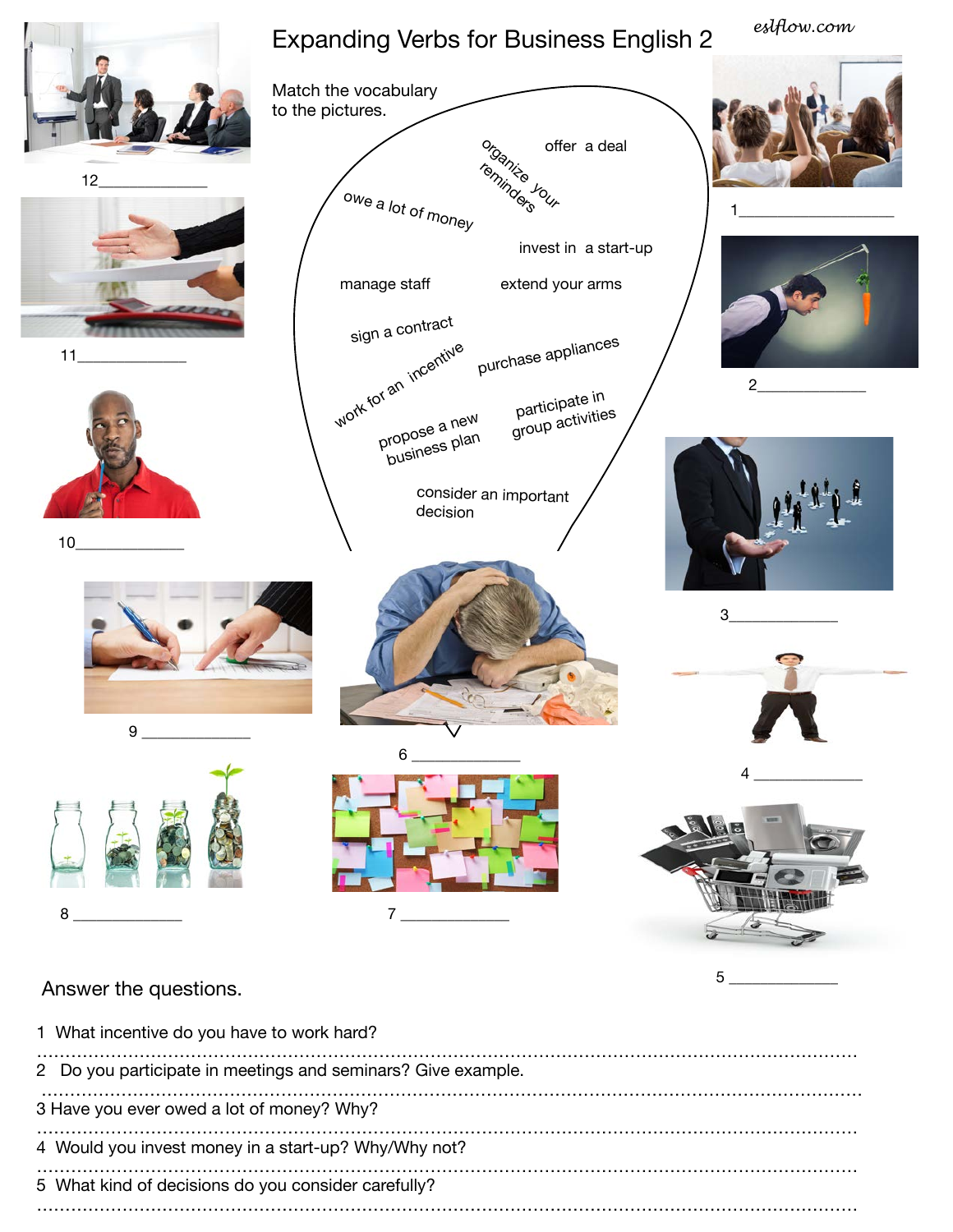## Answers

- 1 participate in group activities
- 2 work for an incentive
- 3 manage staff
- 4 extend your arms
- 5 purchase appliances
- 6 owe a lot of money
- 7 organize your reminders
- 8 invest in a start-up
- 9 sign a contract
- 10 consider an important decision
- 11 offer a deal
- 12 propose a new business plan